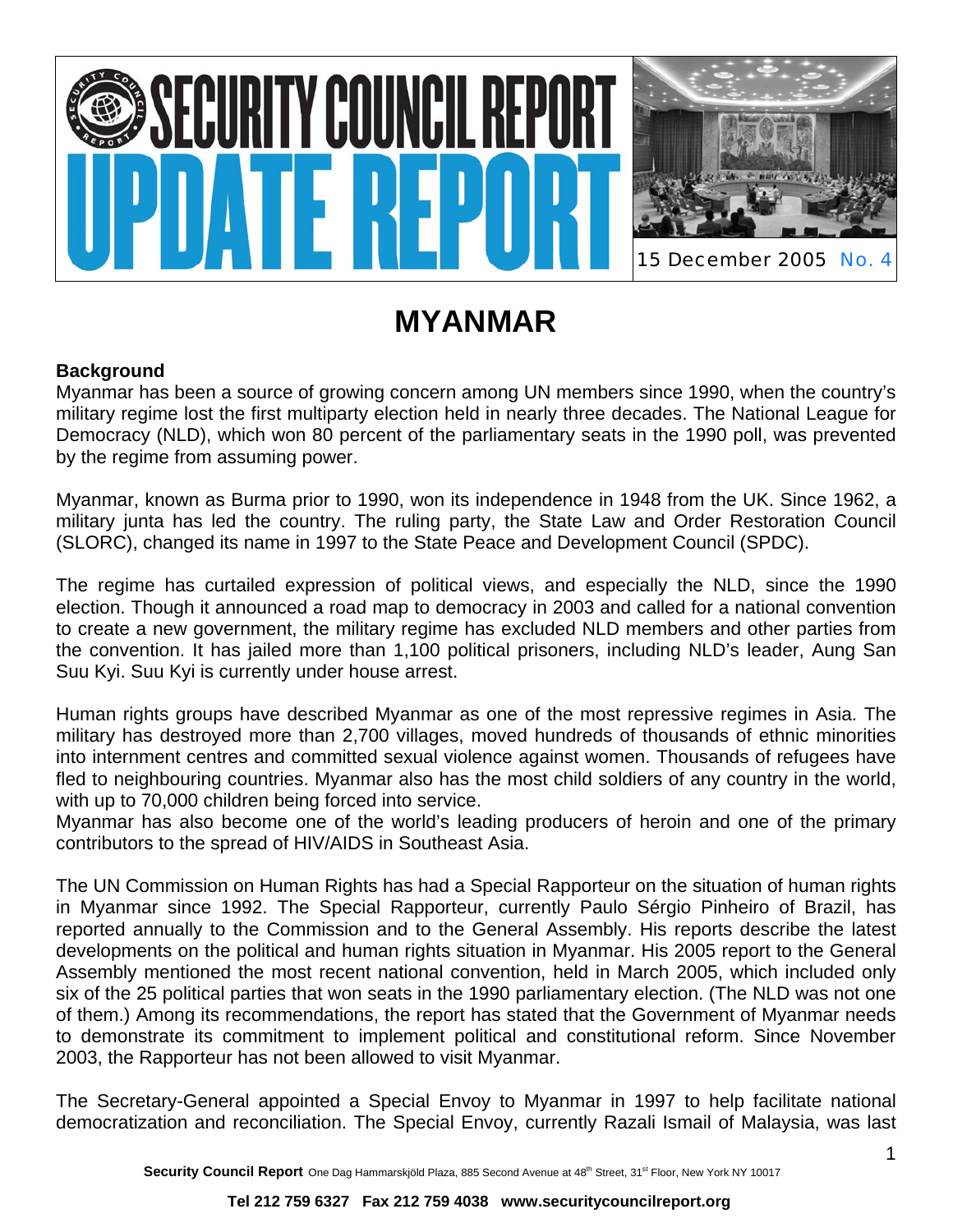allowed to visit Myanmar in March 2004. The Secretary-General has provided reports on the Special Envoy's efforts to both the General Assembly and the Commission on Human Rights. These reports have included the Secretary-General's observations on the political situation in the country. In the 7 March 2005 report to the Commission on Human Rights, the Secretary-General urged authorities to demonstrate their commitment to a genuine and credible process of democratization.

Other international organisations have addressed the situation in Myanmar. The Association of South East Asian Nations (ASEAN), which admitted Myanmar as a member in 1997, has urged the country to move toward democracy and to release Suu Kyi and other political prisoners, most recently in December 2005. Myanmar was scheduled to chair ASEAN in 2006, but concern about the implications of this on the other ASEAN members eventually led Myanmar to decide to step down from holding the post.

The European Union imposed an arms embargo on Myanmar in 1990 and suspended bilateral aid in 1991. It has placed further sanctions on the ruling regime since, refusing visas to regime members, banning visits to Myanmar by EU government officials and restricting EU companies from investing in businesses owned by the Myanmar government.

In 1997, the US banned American companies from investing in Myanmar. In 2003, the US government prohibited Myanmar imports to the United States, froze assets and restricted travel by regime members.

ASEAN, the European Union, the United States and the Secretary-General have repeatedly called on the government to release NLD leader Suu Kyi from house arrest.

### **Security Council Involvement**

The United States has been the driving force behind efforts to address Myanmar at the Council level on the grounds that the situation there, with its refugee flows and drug trade, constituted a threat to international peace and security. It has raised the issue in private consultations under "other matters," and has sought to move it onto the agenda. Several non governmental organisations have also called on the Council to address the matter. The efforts to get the Council involved were boosted by the publication in September 2005 of a report jointly commissioned by Vaclav Havel, the former president of the Czech Republic, and Bishop Desmond Tutu, South Africa's pro-democracy and human rights leader and a Nobel Peace Prize winner. The report, titled "Threat to Peace: A call for the UN Security Council to Act in Burma" argued for a multilateral diplomatic initiative at Council level to push for change in Myanmar.

### **Council Dynamics**

The US has been leading the effort, with an increased support of the European members. On November 29, the United States wrote to the President of the Council expressing concerns about Myanmar's being a threat to international peace and security and requesting a briefing for the Council on Myanmar. By the beginning of December, ten members of the Council were willing to place Myanmar on the agenda of the Council. Opposed were Algeria, Brazil, China, Japan and Russia. On December 3, 2005, in informal consultations, a decision was made by consensus that the Council would receive a briefing on Myanmar from a senior Secretariat official under "other matters" item during informal consultations. The alternative was a formal meeting which would have resulted in a vote to approve an agenda item. With ten votes in favour and no veto on procedural issues, the decision would have been positive but at the same time, it would have shown the split in the Council. Acting by consensus at this stage is perhaps thought to have greater impact. The Secretariat was requested to provide a briefing by a senior official.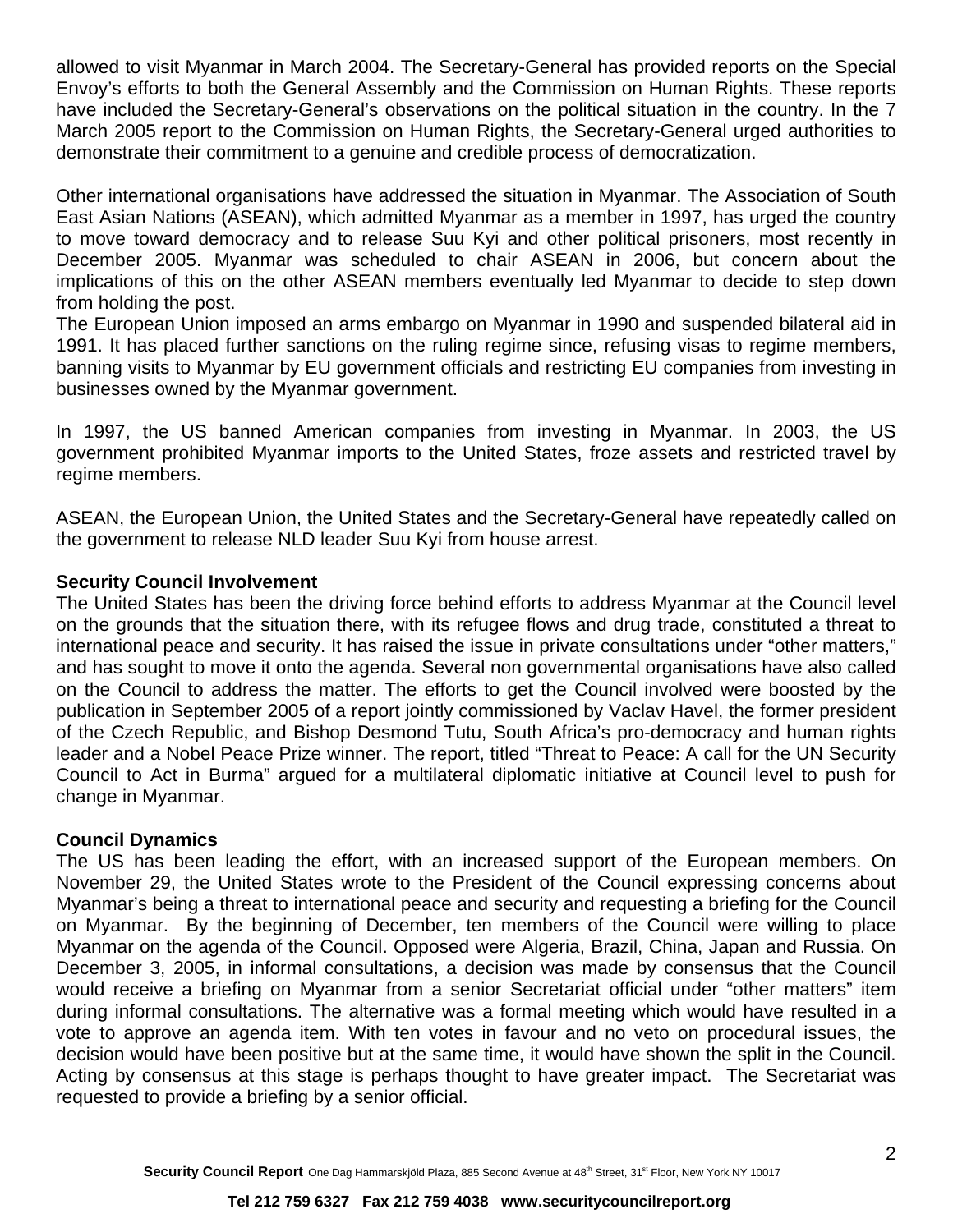### **UN Documents**

| <b>UN Documents</b>                                    |                                                                                                                                                                                                                         |
|--------------------------------------------------------|-------------------------------------------------------------------------------------------------------------------------------------------------------------------------------------------------------------------------|
| <b>Selected General Assembly Reports</b>               |                                                                                                                                                                                                                         |
|                                                        | A/60/221 (12 August 2005) is the latest of the Special Rapporteur's reports on                                                                                                                                          |
|                                                        | the situation of human rights in Myanmar.                                                                                                                                                                               |
| <b>General Assembly Resolutions</b>                    |                                                                                                                                                                                                                         |
|                                                        | A/RES/59/263 (23 December 2004) requested the Secretary-General to<br>report to the General Assembly and the Commission on Human Rights and to<br>provide the necessary assistance to his Special Envoy for Myanmar.    |
|                                                        | A/RES/56/231 (24 December 2001) strongly urged the Government of<br>Myanmar to take urgent and concrete steps to ensure the establishment of<br>democracy.                                                              |
| $\bullet$<br>$\bullet$                                 | A/RES/53/162 (9 December 1998) further strongly urged the Government of<br>Myanmar to ensure full respect for human rights and fundamental freedoms.<br>A/RES/52/137 (12 December 1997) noted that Aung San Suu Kyi was |
|                                                        | allowed to travel to peacefully conduct normal political activities.<br>A/RES/51/117 (12 December 1996) requested the Government of Myanmar                                                                             |
| $\bullet$                                              | to permit unrestricted communication with physical access to Suu Kyi by<br>members of the NLD                                                                                                                           |
| $\bullet$                                              | A/RES/50/194 (22 December 1995) urged the Government of Myanmar to<br>engage, at the earliest possible date, in a substantive political dialogue with<br>Aung San Suu Kyi and other political leaders.                  |
| $\bullet$                                              | A/RES/49/197 (23 December 2005) requested the Secretary-General to<br>continue his discussions with the Government of Myanmar.                                                                                          |
| $\bullet$                                              | A/RES/48/150 (20 December 1993) strongly urged the Government of<br>Myanmar to release unconditionally and immediately the Nobel Peace Prize<br>Laureate Aung San Suu Kyi.                                              |
| $\bullet$                                              | A/RES/47/144 (18 December 1992) called upon the Government of Myanmar<br>to release unconditionally and immediately Suu Kyi.                                                                                            |
| $\bullet$                                              | A/RES/46/132 (17 December 1991) urged the Government of Myanmar to<br>allow all citizens to participate freely in the political process.                                                                                |
| <b>Selected Commission on Human Rights Reports</b>     |                                                                                                                                                                                                                         |
|                                                        | E/CN.4/2005/130 (7 March 2005) is the latest report of the Secretary-General<br>and his Special Envoy for Myanmar.                                                                                                      |
|                                                        | E/CN.4/2005/36 (2 December 2004) is the latest report of the Special<br>Rapporteur to the Commission on Human Rights.                                                                                                   |
| $\bullet$                                              | E/CN.4/2004/33 (5 January 2004) detailed the most recent trip by the Special<br>Rapporteur to Myanmar.                                                                                                                  |
| $\bullet$                                              | E/CN.4/1999/129 (22 March 1999) included the Permanent Mission of<br>Myanmar's response to reports of human rights violations.                                                                                          |
| <b>Selected Commission on Human Rights Resolutions</b> |                                                                                                                                                                                                                         |
|                                                        |                                                                                                                                                                                                                         |
|                                                        | E/CN.4/RES/2005/10 (14 April 2005) extended the mandate of the Special<br>Rapporteur by one year.                                                                                                                       |
|                                                        | E/CN.4/RES/1992/58 (3 March 1992) decided to establish the mandate of a                                                                                                                                                 |

Special on human rights in Myanmar.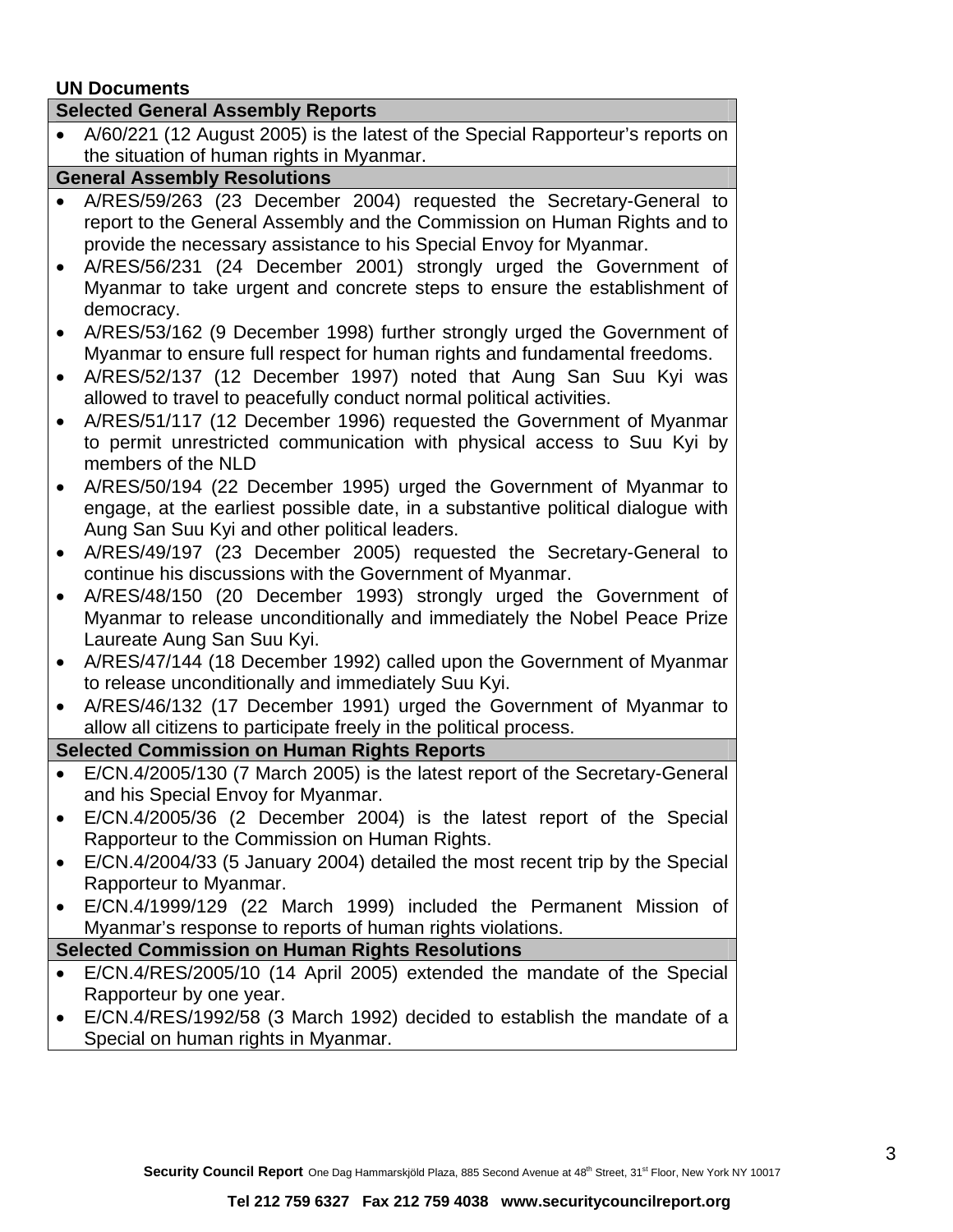### **Historical Chronology**

*3 December 2005* The Security Council decided to hold a closed-door briefing on the situation in Myanmar.

*6 July 2005* The Government of Myanmar released 249 political prisoners.

*June 2005* The US raised concerns about Myanmar at the Council's closed consultations under "other matters."

*17 February 2005* The National Convention reconvened, without the involvement of the NLD.

*17 May 2004* National constitutional convention reconvened.

*30 August 2003* The ruling party, the State Peace and Development Council (SPDC), announced the road map to democracy. Gen. Khin Nyunt succeeded Than Shwe as prime minister. Shwe remained head of the SPCD.

*30 May 2003* Suu Kyi and a convoy of supporters were attacked by a militia outside Mandalay. Suu Kyi was arrested shortly after.

*May 2002* Suu Kyi was released from house arrest.

*December 2000* Paulo Sérgio Pinheiro of Brazil became the Special Rapporteur on the human rights situation in Myanmar, succeeding Rajsoomer Lallah.

*September 2000* Suu Kyi was again placed under house arrest.

*August 2000* Suu Kyi and a convoy of NLD members faced off with police. UN Secretary-General Kofi Annan called on the government to engage in political dialogue with the NLD.

*April 2000* The Secretary-General appointed Razali Ismail of Malaysia as his Special Envoy for Myanmar, replacing Alvaro de Soto.

*1997* The ruling party, the State Law and Order Restoration Council (SLORC), changed name to SPDC.

*1997* The Secretary-General appointed Alvaro de Soto of Peru as his Special Envoy to Myanmar.

*1996* A national constitution convention closed without drafting a new constitution.

*1996* Rajsoomer Lallah of Mauritius became the UN Special Rapporteur on the human rights situation in Myanmar, succeeding Yozo Yokota.

*10 July 1995* Suu Kyi released from house arrest.

*1995* NLD members walked out of the national constitutional convention because of restrictions on debate.

*January 1993* The government started a national constitutional convention.